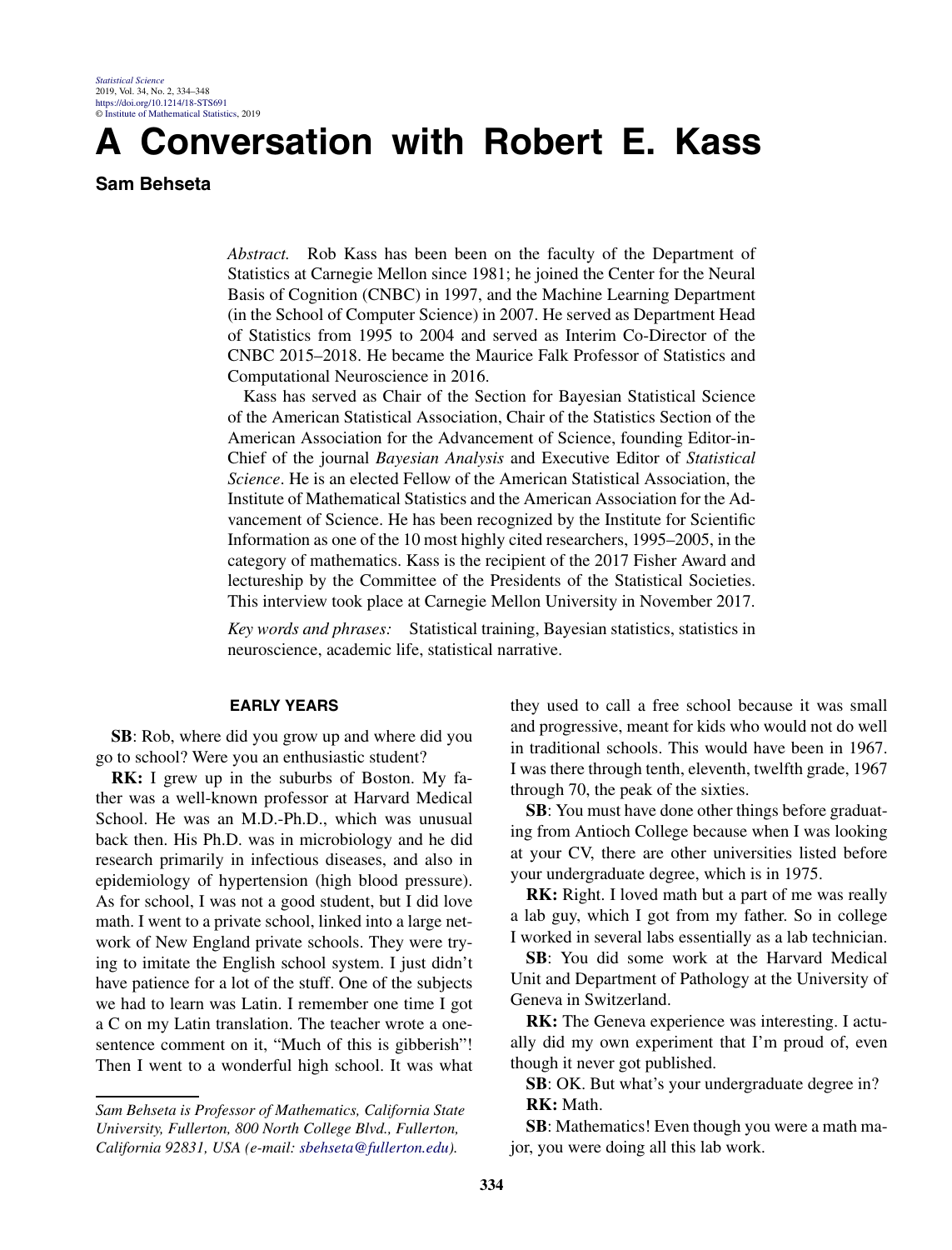**RK:** Yes, it was a different part of me. I was thinking maybe I should go to medical school to do the lab stuff. But I really liked math better. Then I had a fairly a typical experience that led me to statistics. It was the summer before my last year of college and the scientist I worked for had a good-sized lab with maybe ten people working there. Some of them were doing statistics and were completely baffled. They could not figure out what was going on. I picked up one of the books they had. It was Erich Lehmann's elementary book. I read through it and I said, "I can help you." They were so appreciative. It was simple things like t-tests, but they thought I was a genius! So, I realized that might not be a bad thing to do: I could still work with lab people and I could enjoy it vicariously. That's what made me decide to go to graduate school in statistics and, of course, I came full circle in the sense that once I discovered neuroscience I was back to working with lab people.

**SB**: We'll get to that. But in your undergraduate work you took all these math courses. Did you take real analysis, geometry, algebra?

**RK:** Yes. Other than number theory I took everything that was offered.

**SB**: That must have helped later, when you were a graduate student in statistics.

**RK:** Yes, of course. I almost went back to math because I didn't understand what statistics was. To me, it just looked like math. I didn't get the connection with the real world. Steve Stigler was my probability and statistics teacher. He was great in many ways but in the class he made no real connection with the real world because nobody did. If it was a theory class, we were only doing theory. He did a fine job with the teaching but it was all math. Then I decided I needed a smaller environment because I was used to small schools so I went to Chicago.

**SB**: Stigler was your teacher at Wisconsin?

**RK:** Yes.

**SB**: He then moved to Chicago.

**RK:** After I moved! He moved when I was in my third year.

### **PH.D. WORK AT CHICAGO**

**SB:** So you were a Ph.D. student at Chicago when Stigler moved there?

**RK:** Yes. And when he got there I asked him to be my advisor. I respected him as a teacher and also liked that he brought history into the class, at least a little. I'm not a historian but I always liked trying to understand where the concepts came from. For example, I remember in my first semester we were doing probability and I found a translation of Kolmogorov's monograph from 1933. I read it on the bus every day. It's not a long book, so I finished it within a couple of weeks. It is remarkable how similar it was to what is taught today.

**SB:** This is the one where he introduces the axioms?

**RK:** Yes. I also read some of Laplace at that time. And when my theoretical statistics class got to sufficiency, I went back to Halmos and Savage because they did this very nice measure theoretic treatment of sufficiency, which would now be called coordinate-free because it didn't have parameters. A beautiful paper. I was very excited to read that. But it led me back to Fisher. Of course, Stigler had talked about Fisher, at least briefly. This was all during my first and second semesters in graduate school, at Wisconsin. The fact that Stigler was there, and he was a resource for these kinds of conceptual and historical points, was really important to me.

**SB:** Right. That extra reading must have taken some time.

**RK:** It did, and I requested an under-load of courses in the Spring semester of my first year, one less course than was taken typically by first-year students. I was pretty adamant about wanting time to myself, and they allowed it. Perhaps Steve Stigler put in a good word for me, because he would have seen that I was a serious student. And I was in the process of transferring, so I would no longer be their problem!

**SB:** Was the program in Chicago fairly theoretical? I mean, did you have data analysis courses and computer programming?

**RK:** We totally did. And I eventually figured out that my favorite aspect of math is that in disciplines such as statistics, the math is about something. One of my complaints even today is that courses are too segregated: they're either theoretical or applied, one or the other, and it makes no sense to me. I mean, you have to do some theory to hone your skills so it makes sense to have a bunch of theoretical topics taught together, in sequential chunks. But the chunks don't have to be as long as a whole course. You can in fact interweave data and theory, which would get people more quickly into the frame of mind of a modern statistician.

**SB:** That's an interesting idea. So Chicago had both theoretical and applied courses?

**RK:** Back then theory and applications were considered, essentially, two separate tracks. Here's a story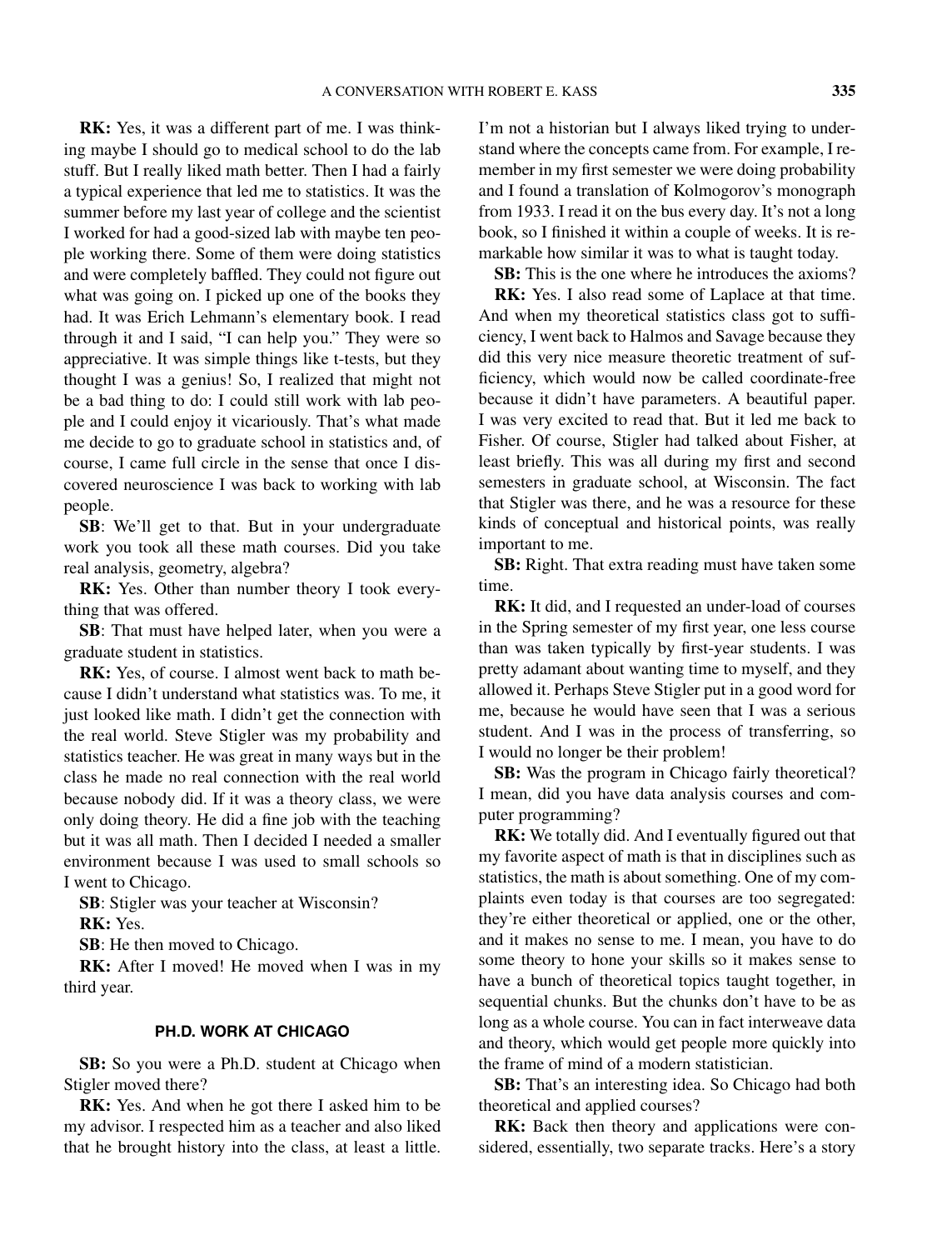about that. Paul Meier was my academic advisor before I had a thesis advisor. I'd gone to Chicago partly because of his reputation and I thought I was going to work with him, but then I learned quickly that I did not like clinical trials.

**SB:** Important in biostatistics, but not for you.

**RK:** I was more of a lab guy. Clinical trials are completely different. Anyway, when I graduated, I called him up to ask advice about applying for jobs, and he asked, "Are you a theoretical statistician or an applied statistician?" He knew I was kind of both. There was a pause, and he said, "You have to choose." I said, "Ok, theory!" If I had to choose, my first love was math, so that was my answer. It wasn't until I became a full professor that I finally realized that I hadn't gone into statistics solely because it was a way to keep doing math. It was because it was "about something." I missed the applications. Plus, honestly, I wasn't so great at the theory anyway: I always felt I could understand other people's ideas and results, if I tried hard enough, but I was not especially quick nor as creative as the really good mathematical statisticians.

**SB:** Before we move on from grad work, what courses did you take at Chicago?

**RK:** They had this really great thing for Ph.D. students. They gave us a very thorough list of things we were supposed to know for our Ph.D. exams. It was probably five pages long.

**SB:** A list of topics you needed to know for the Ph.D. exam?

**RK:** Yes. They had every topic broken into detailed parts and every part had references, specific sections of a handful of well-known textbooks: [Feller](#page-14-0) [\(1950, 1957\)](#page-14-0), [Rao](#page-14-0) [\(1973\)](#page-14-0), [Cramér](#page-14-0) [\(1973\)](#page-14-0), [Kendall and](#page-14-0) [Stuart](#page-14-0) [\(1977\)](#page-14-0), [Ferguson](#page-14-0) [\(1967\)](#page-14-0). And we were responsible for all of it. That was great because it told me what to study. So, I would say the curriculum at Chicago was theoretically oriented, but it had major topics that were foundational yet methodologically oriented, like analysis of variance. I wish someone, somewhere, would make a list like that for today's Ph.D. students.

**SB:** How did you decide on the topic of your thesis?

**RK:** I started on a problem that didn't end up in the thesis. We had a consulting unit at Chicago where people from across campus would come in and ask questions. One day a post-doc in molecular biology came in. He was examining multiple strains of *E. coli*. They had a theory that said basically two particular genes would act independently. He did standard twoby-two table chi-squared tests of independence in a whole bunch of strains he'd looked at. They were statistically significant, and then he found one strain where the results were not significant. That was what he was looking for, independence. But he came in to ask about it because he said he had paid attention in his statistics class when they said you cannot prove a null hypothesis, you can only reject it.

**SB:** He understood the logic.

**RK:** Yes. So he asked me, "What am I supposed to do?" My first thought was, OK, well, let's switch what's the null and what's the alternative hypothesis, and re-calculate a *p*-value to test a null of nonindependence. In order to do that, you have to hypothesize a value for the odds ratio if it is not 1. Then I said well, wait a second, I don't really know exactly how big the odds ratio would be if it were different than 1. Let me put weights on the different possible values. But that amounts to selecting a prior: I was trying to reinvent the Bayesian approach to hypothesis testing!

**SB:** Did you know Bayesian statistics?

**RK:** Not well enough to recognize immediately what I was doing. In fact, David Wallace taught a course on Bayesian statistics. He was an inspiring lecturer, but he was very hard to understand. There were a lot of things that he'd do in class where we thought, "This seems so cool" yet we didn't really get it. The whole course ended up sort of like that. But then I realized it had permeated, and what I wanted to do with this data set was pretty similar to what Wallace had done in *The Federalist Papers*.

**SB:** I see. This was the famous study with [Mosteller](#page-14-0) [and Wallace](#page-14-0) [\(1964\)](#page-14-0) where they found strong evidence of authorship among papers where historians previously weren't sure?

**RK:** Yes. They did a great Bayesian analysis. With a bunch of null and non-null data, you can view hypothesis testing as classification. In my case it was a little different but I worked on it and got some results, and showed the results to the scientist. He was happy. He repeated the experiment, which is very important. That is, he repeated the null case he had found and got the same answer. He published a paper on that.

**SB:** But your work wasn't part of his paper?

**RK:** No. The method I'd developed, which was an interesting application of hierarchical modeling and what we now usually call Bayes factors, ended up being in the 1989 paper that I published with Duane Steffey [\(Kass and Steffey,](#page-14-0) [1989\)](#page-14-0) and I also used it in the 1995 paper I eventually wrote on Bayes factors with Adrian Raftery [\(Kass and Raftery,](#page-14-0) [1995\)](#page-14-0). While I was trying to put together a thesis topic, in 1980, I did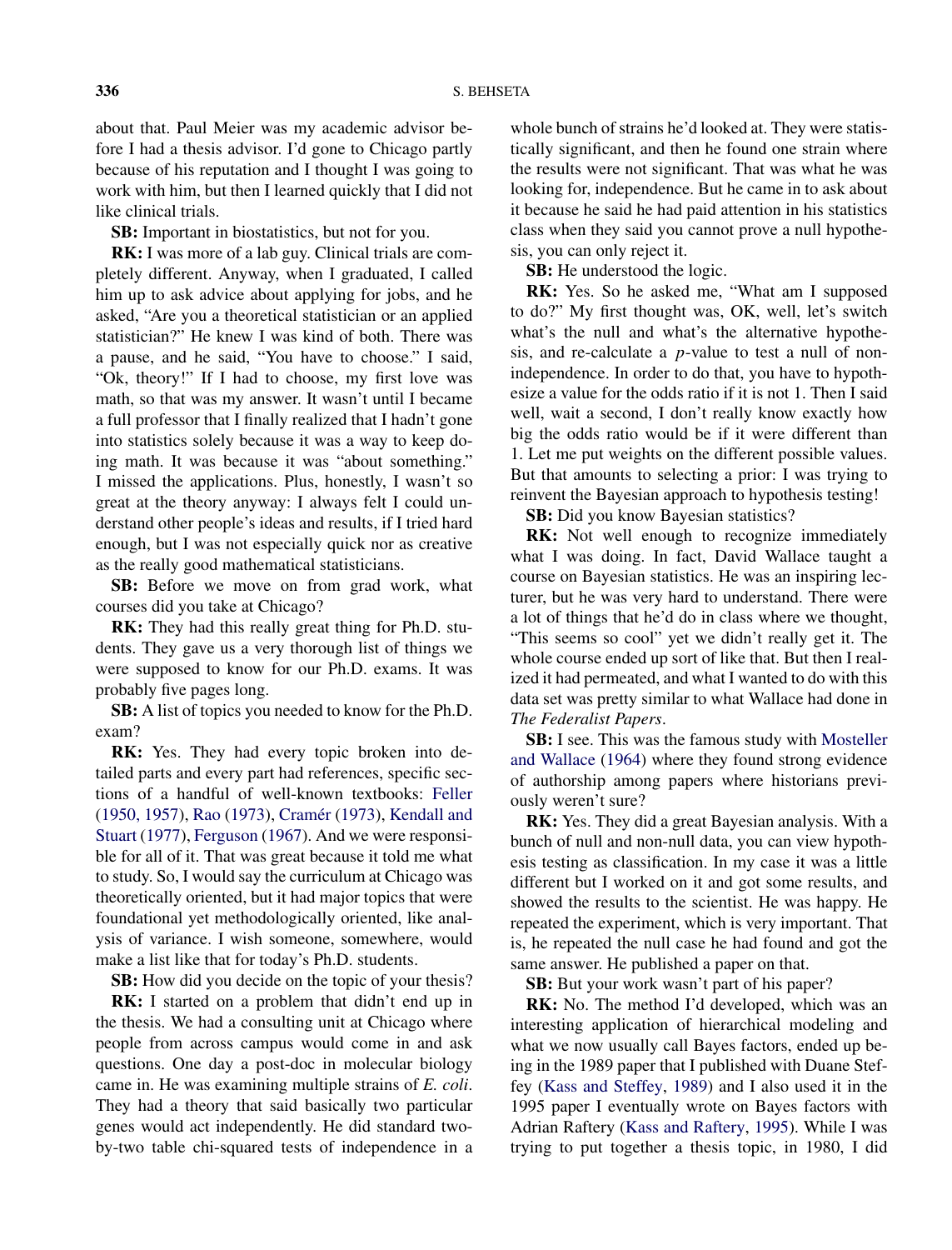start thinking about making it more robust. There were things that I could have tried. I went to Stigler and said "I think I am going to make this my thesis, but there is this other thing I found in Jeffreys." I had started reading carefully in the Bayesian world and had gone back to Jeffreys, just as I had gone back to Fisher, previously. There is this thing I found in Jeffreys where he uses differential geometry. That's how he gets his prior. I told Stigler I wasn't sure what that's about, but I had already spent significant time in graduate school, with another student, learning differential geometry. When I told Steve Stigler about my two interests it was just before Spring break. He said, "Over break take a look at the differential geometry thing you're curious about, and when you come back, decide what you want to do." It turned out that a little knowledge of differential geometry and reading Jeffreys got me going on my thesis topic.

**SB:** I see. Did material from the thesis turn into the *Statistical Science* paper [\(Kass,](#page-14-0) [1989\)](#page-14-0) and the book with Paul Vos [\(Kass and Vos,](#page-14-0) [1997\)](#page-14-0)?

**RK:** Yes. The paper was published 9 years after I defended my thesis, and the book was published another 8 years after that! I was not great at finishing things for a long time in my life. At some point, I was at a social event with someone who was laughing about how long I had been, supposedly, working on this book. He said, "You need a co-author." It was like a light bulb went off. I thought about it and I knew who I could get: this guy, Paul Vos, who was four or five years behind me at Chicago. I figured he could probably do the stuff that I was having trouble with. The reason I wasn't finishing it was that I'm a bit of a perfectionist and I wanted to get certain results, yet I didn't know how to prove them. I figured he could do it, and I was right. The idea of having co-authors who could do things I couldn't, or wouldn't, really changed my life.

### **ON TO ACADEMIA**

**SB:** How did you choose where to go for work?

**RK:** I had become convinced that the Bayesian approach was really important. I had been exposed not only to David Wallace and Arnold Zellner, but also Dennis Lindley who gave an extended set of lectures at Chicago. I would say it might have been a whole semester. I got to know him a little bit, which was great.

**SB:** Lindley is an avid Bayesian!

**RK:** Absolutely. Much more avid than I would be, because for example he thought that *p*-values were nonsense. To him they didn't make sense but I never felt that way. I don't have a problem with *p*-values. They may not agree with the Bayesian version, with the Bayes factor, but that doesn't mean they are wrong. I had a more in-between opinion. I thought that if we go out twenty-five years (which would be 2006), Bayes is going to be a big deal. It's going to take a prominent place. But in 1981 there were only two places in the U.S. that were really hospitable to Bayes. One was Wisconsin, because of Box, and one was Carnegie Mellon because of DeGroot. Those were the only places I looked at.

#### **EARLY CHALLENGES AT CMU**

**SB:** When you arrived, the statistics department at CMU was very young.

**RK:** Very young. Steve Fienberg had just won the COPSS award.

**SB:** Was everyone doing Bayesian work?

**RK:** Well, Morrie, Steve and Jay were the core, and Mark Schervish converted to Bayes soon after his arrival. John Lehoczky was doing applied probability. Bill Eddy worked on a lot of different things, with an emphasis on computation and I would say he was agnostic. I would characterize Diane Lambert also as agnostic, but she worked mainly on frequentist problems, and she ended up leaving.

**SB:** So, you arrived at CMU. Then it's time to publish papers as an academic, which is the non-trivial part of the story always.

**RK:** Highly non-trivial for me.

**SB:** Was there pressure on you to produce?

**RK:** Sure. But I didn't know how to do it. One thing about Chicago is it was this brilliant ivory tower environment, but the faculty there didn't publish much. The most extreme was David Wallace, who hardly published at all. He had his famous book on *The Federalist Papers*, and he had one really famous paper, maybe a couple of papers. Yet everybody knew he's like the smartest guy around. He read constantly. From a student's point of view he seemed to understand everything, and deeply. I would say the big exception was Leo Goodman who was a prolific publisher in categorical data.

**SB:** Lots of good papers, indeed.

**RK:** Paul Meier was a pretty good publisher too, in the medical literature. I remember David Wallace once making a remark about publishing in volumes created to honor people, and whether it's worth doing. He said his feeling was, "How many third-rate papers do you have?" There was a kind of snobbishness about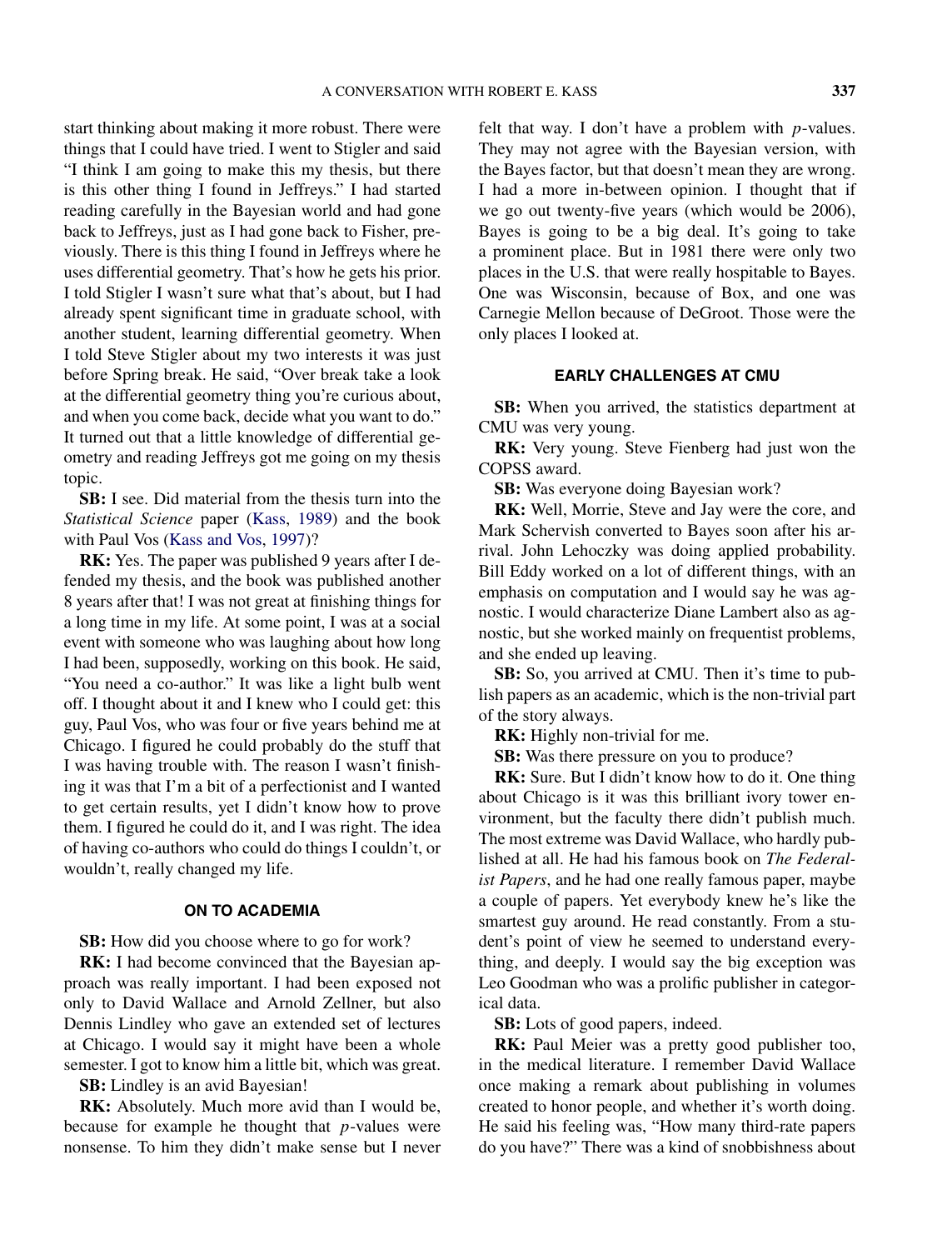it, which got in his way. But once I started taking academic life seriously I realized that if you want to have an impact, you shouldn't keep these ideas to yourself.

**SB:** You should publish.

**RK:** Yes. If you want to get other people to see what you see, you have to publish. That was not taught to me as a student at all.

**SB:** But you had some publications, early on.

**RK:** Very few, actually. The first real one was a note in *JRSSB* about different ways of parameterizing distributions. That appeared four years after I received my Ph.D. I had also written a short note about the evolution of Jeffreys's philosophy, which was a commentary on "Is Jeffreys a Necessarist?" by Zellner at *The American Statistician* in 1982. And I had another little paper with James Fu in *Statistics and Probability Letters* and something about education that was with several other people. When I came up for promotion to associate professor (at CMU, without tenure) I really had only one small publication in a top journal. To me, it's miraculous that I survived, and it was because I had people who believed in me, which was really great.

**SB:** They didn't give up on you.

**RK:** They didn't give up.

## **A SERIES OF INFLUENTIAL PUBLICATIONS ENSUE**

**SB:** Then I guess you suddenly started to publish. What happened?

**RK:** That's right. I think most importantly, Luke Tierney had come across Laplace's method for computing posterior expectations and had written a nice paper with Jay Kadane about it. I already knew about it from Jeffreys and also from David Wallace's technical work on *The Federalist Papers*. So I started collaborating with Luke and Jay. Jay was very publication oriented. He was very methodical and product driven. I learned especially from him what that meant. Laplace's method turned out to be a very rich area. We wrote seven papers on that.

**SB:** In a short span of time.

**RK:** In a short span of time, yes.

**SB:** In top journals.

**RK:** Yes. Those were good papers. That's what solidified my reputation. Before that, people had known I was doing differential geometry. They thought it was kind of interesting and I also think a lot of people felt like I must be able to do some math. Which was sort of true. I could do it up to a certain point, but I made a lot of mistakes in calculations, and sometimes in reasoning. In my favor was that I was pretty persistent

about details and, when I read other people's work, I was very capable of finding errors, or flaws of reasoning, or gaps. Anyway, Laplace's method provided a straightforward path, and we published a bunch of papers, plus I finally finished that long overview paper on differential geometry in statistics, the one that appeared in *Statistical Science*, and I got tenure.

**SB:** That was before MCMC became popular.

**RK:** Yes. At first it looked like Laplace's method could make Bayes practical on a large scale, but then MCMC came along and quickly took over.

**SB:** So when did you realize that posterior simulation would be a big deal?

**RK:** Actually, before MCMC. I had a problem I was interested in that involved a correlation matrix. I wanted to estimate features of the matrix, such as the first eigenvalue and eigenvector (principal component). I was doing it Bayesianly. I realized, because I had read some of the bootstrap stuff, that simulations were very powerful and, furthermore, we could do them from a Bayesian point of view. So I did that, and it worked out pretty nicely. I ended up submitting a paper on it to *Biometrics*. It came back with comments that in retrospect were just revise and resubmit. I was so headstrong that, instead, I started arguing with the referee about some of the things he or she had said. It was a lengthy back and forth. I remember Dan Solomon, the editor, was trying to help me out. He was basically trying to convince me to revise and resubmit.

**SB:** So you could get it published.

**RK:** And I didn't do it. That would have predated the Tanner and Wong paper and the Gelfand and Smith paper on Gibbs sampling.

**SB:** Sounds like you and others were considering simulation at that time.

**RK:** The interesting thing, to me, is that when people talk about the history of MCMC I think they generally forget to give credit to Efron, who very deliberately and effectively changed how people were thinking. Efron had pushed the idea that simulation was very flexible and could do things in analytically intractable problems. That was his high-level message, and I heard it, as did others in the Bayesian world. After I had written about posterior simulation I did talk about it at a conference. Arnold Zellner was running this Bayesian conference and I talked about it there. He was wildly enthusiastic about it. Luke Tierney said to me, "You know there's a method out there that would do this in general. It's called the Metropolis algorithm. That would be the right way to do it." His comment went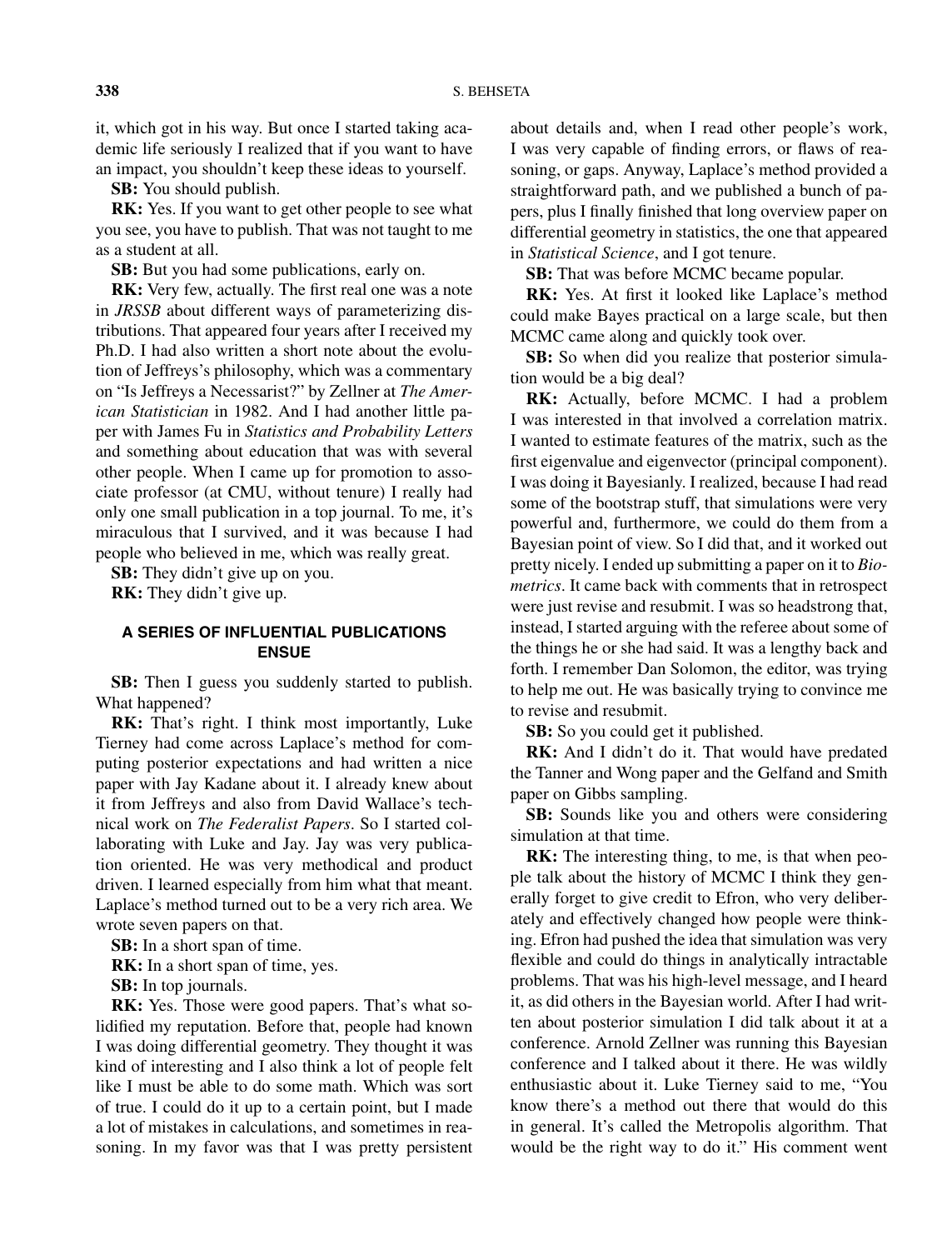right past me. Luke eventually had this really great paper, showing how Gibbs should be considered a special case, and how the theory of Markov chains gives important results. That took a long time. My unpublished technical report was in 1985 and I believe Luke's paper wasn't published until the early nineties [\(Tierney,](#page-14-0) [1994\)](#page-14-0).

#### **PERSONAL LIFE AND FAMILY**

**SB:** So you published your research on Laplace's method, and also the long paper on differential geometry, and you got tenure. Did you have a family during this time?

**RK:** No, I was single. From the time I was hired at CMU until I got tenure I worked very long hours, and it would have been difficult for me at that stage of my life to have divided my time.

**SB:** But at some point, you were the head of the department with two small children!

**RK:** That was a lot of work. But here's the thing: when I was single, I was not strategic in managing my time. Pretty much everyone I know, in all walks of life, they get more efficient when they have children. They realize how precious the time is. You can waste a lot of time when you have a lot time to waste! Also, my wife Loreta helped me enormously by being in charge of the household and leaving me second-in-command. What was I thinking about in my spare moments? I wasn't thinking about what we were going to have for dinner the next three days, I was thinking about the latest statistics problem.

**SB:** That can make a difference. Have you had important insights during those down times? Stepping onto the bus, so to speak?

**RK:** Absolutely. My theory is that extended concentration on a problem somehow engages powerful processes that can continue even when we are not aware of them. "Incessant contemplation," was Newton's explanation for his success, and there are great accounts of eureka moments, such as when Loewi woke up in the middle of the night with the idea of an experiment, which led to the first discovery of a neurotransmitter, acetylcholine (for which he got the Nobel Prize).

**SB:** Did you ever have experiences like that?

**RK:** Yes, occasionally, though obviously not such consequential ones as that. They have been quite startling to me, nonetheless. When fundamental discoveries are made, the feelings they generate are unlikely to be due to greatness of the scientist. Rather, it seems to me, they must have to do with the process.

Even those of us with modest capabilities can have our own versions of such experiences and feelings.

**SB:** That's a nice way to put it. Can you give any examples?

**RK:** When I was in college, taking real analysis, one night I was thinking very hard, for a long time, about a homework problem. I couldn't get the idea of how to solve it. I went to bed, and in the morning, the instant I woke up, I knew the answer. That was startling enough that I still remember it. Another one I remember well was when, after being frustrated on-and-off for many years, I had an insight about point process modeling of neural synchrony. I remember I was in a hotel room and my mind went back to that problem and suddenly it was obvious! Something that had stumped me became obvious in that moment.

**SB:** And the key is to keep thinking?

**RK:** Yes, and here's a related story about me and my wife Loreta, who is a physician. Sometimes at home I would sit quietly, thinking, basically just staring straight ahead, concentrating on some problem. The first time Loreta saw me that way she got very agitated, loudly saying, "Rob! Are you OK? What are you doing?" I turned slowly and looked at her, and said, "I'm thinking." She rolled her eyes and said, "I thought you were having an absence seizure!"

## **FROM THEORY TO CONCEPTS, AND THE BEST BOOK EVER WRITTEN IN STATISTICS**

**SB:** In your chronology we had gotten up to tenure. How would you describe your work after that?

**RK:** Over the years I've put a lot of effort into concepts, as opposed to methods. This is what I like about writing review papers. And I've always liked writing commentaries on articles, as well. There are some people who never wanted to do that. They think the real work is in the novel mathematical results. That's fine. But we need many kinds of research. I have put substantial effort into the conceptual side. And, when I do develop a method, typically with co-authors (like you!), try to make sure we really understand its purpose and properties, and that we have explained these as clearly and precisely as we can.

**SB:** Conceptual understanding of the ideas is also important in teaching. To what extent should we aim for teaching concepts and to what extent methods and theory?

**RK:** This goes back to the bifurcation of theory and applications. It seems to me that when you are teaching theory, you have to emphasize why we need the theory,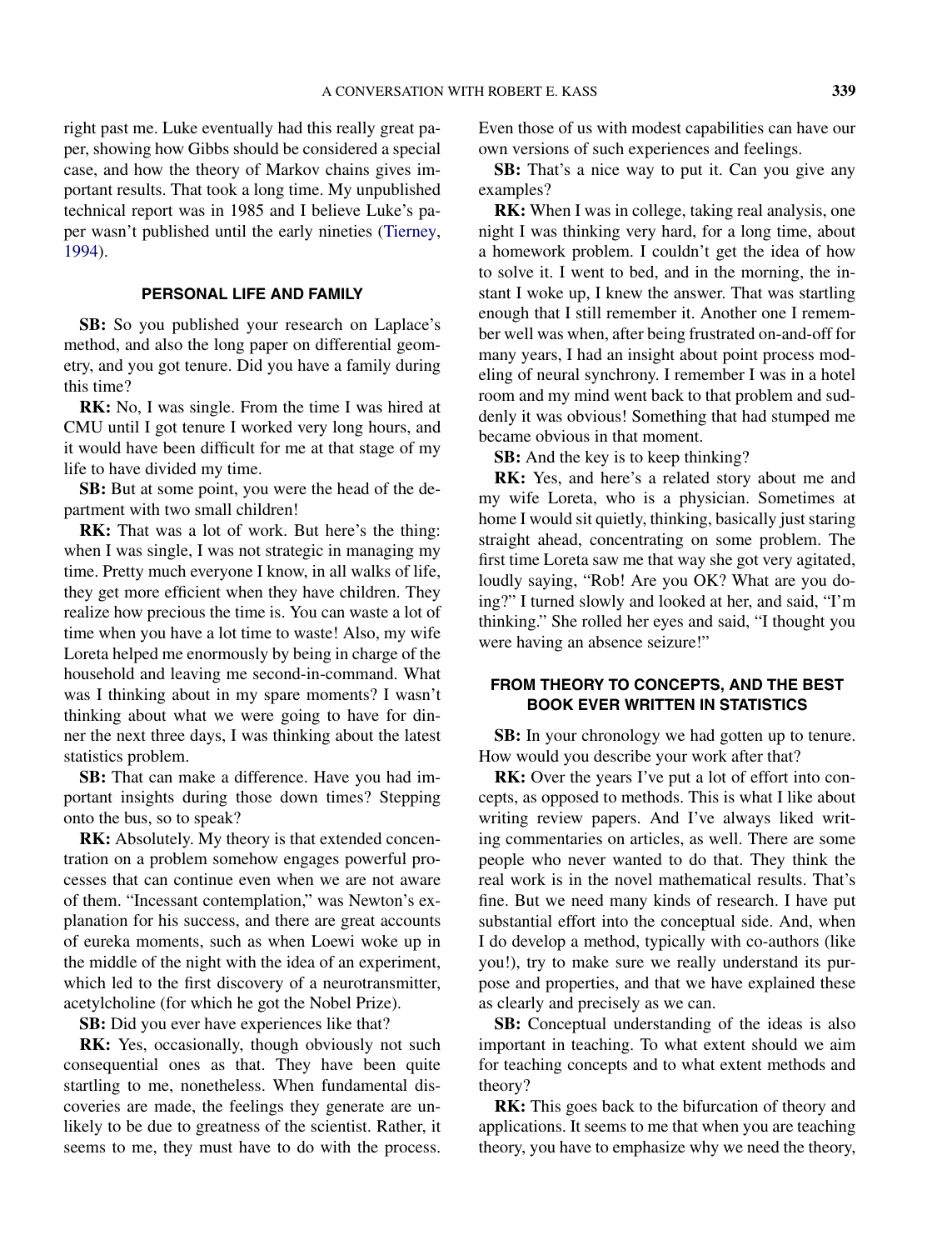which is based on the concepts behind the theory. What are the questions you're trying to answer? What does the theory accomplish? I think very good teachers do this.

**SB:** But not textbooks.

**RK:** No. The way books are set up, they tend to be dry, with too little motivation and conceptualization. An interesting contrast is what I consider to be the best book ever written in the field of statistics, namely Feller's *An Introduction to Probability Theory and its Applications*.

**SB:** Two volumes.

**RK:** Yes. Feller's is an amazing book because it is rigorous and conceptual at the same time. He has wonderful motivation. He has digressions of a very applied nature, and it really broadens your notion of probability when you see how it can have consequences about things in the real world. There are chunks of his text that are informal and heuristic, but he can switch gears anytime he wants and give a theorem and proof. It's great! I think that this is still a useful model for us in statistics and I'm disappointed that our field has not taken up this model.

**SB:** You wrote a textbook in 2014, *Analysis of Neural Data* [\(Kass, Eden and Brown,](#page-14-0) [2014\)](#page-14-0), with Emery Brown and Uri Eden. What style did you adopt for that?

**RK:** At first it was strictly applied, but Emery convinced me we had to cover some theory, too, and once I got going it became much more balanced. Still, I tried hard to keep it conceptual. Eventually, after it was finished, I realized that I was, in a sense, all these years later, trying to imitate Feller! Feller, of course was a great mathematician, and our book is relatively elementary, but certainly there's an attempt there to be very conceptual and yet also be rigorous in appropriate places. There are theorems and proofs in this book about neural data, even though it's as easy to follow as we could possibly make it. We talk about things like consistency and efficiency, not because they need to know these things for some progression in their courses, but because if they want to understand how statistics works, they need to know that there's theory that backs up the methods. So there's a lot of discussion of these concepts and then we show how you make it rigorous. That's the model that Feller really exemplified.

**SB:** It's interesting because you can contrast his book with Doob's book and I think they were contemporaries. But Doob's is very rigid and it's hard to decode.

**RK:** Well, there is a whole tradition in math of trying to make things as elegant and concise as possible, and that's I think a good thing except it has the unfortunate consequence in almost every implementation of eliminating the motivation and the ideas behind the way people thought of these things. Actually, another favorite math book of mine, Spivak's *Calculus on Manifolds*, is both conceptual and mathematically elegant. It shows how a really important development, namely Stokes' theorem in physics, can be made at once more general, more rigorous, and simpler.

### **EDITING STATISTICAL SCIENCE**

**SB:** In 1992 you became the editor of *Statistical Science*!

**RK:** Right. Morrie DeGroot had started the journal with Ingram Olkin. I have a feeling that Ingram was really pushing hard for it and Morrie was maybe one of the best people that he could think of to edit it. Morrie was very well respected, but he cared about the conceptual side of the field, and he also wanted to make it fun. Morrie was a kind of fun loving guy. He wanted to have interviews and all this. So it immediately became one of the most widely read journals in the field. From my perspective, there was nowhere better you could publish a paper than *Statistical Science*.

**SB:** In your first issue you wrote an editorial about the importance of review papers.

**RK:** Yes. Sometimes a review is mostly novel, meaning people are putting things together in a way that no one had put them together before, and that's when it's most exciting. Or when they open up an area for research that no one before had realized is an interesting area. Of course, they can be more mundane. They can just be a summary of literature. I don't think those are the best ones. I think synthesis of literature is important, but a really good review does a lot more: it can evaluate the ideas, and identify the most interesting ones, and it can not only say here's all the things people have done, but also put everything in perspective in a way that guides the field. I was really thrilled to take that on.

#### **BIBLE CODE CONTROVERSY**

**SB:** The Bible code controversy happened while you were the editor of *Statistical Science*. Why did you publish this paper?

**RK:** I got the paper from Herman Chernoff. It had been submitted to the *Proceedings of the National*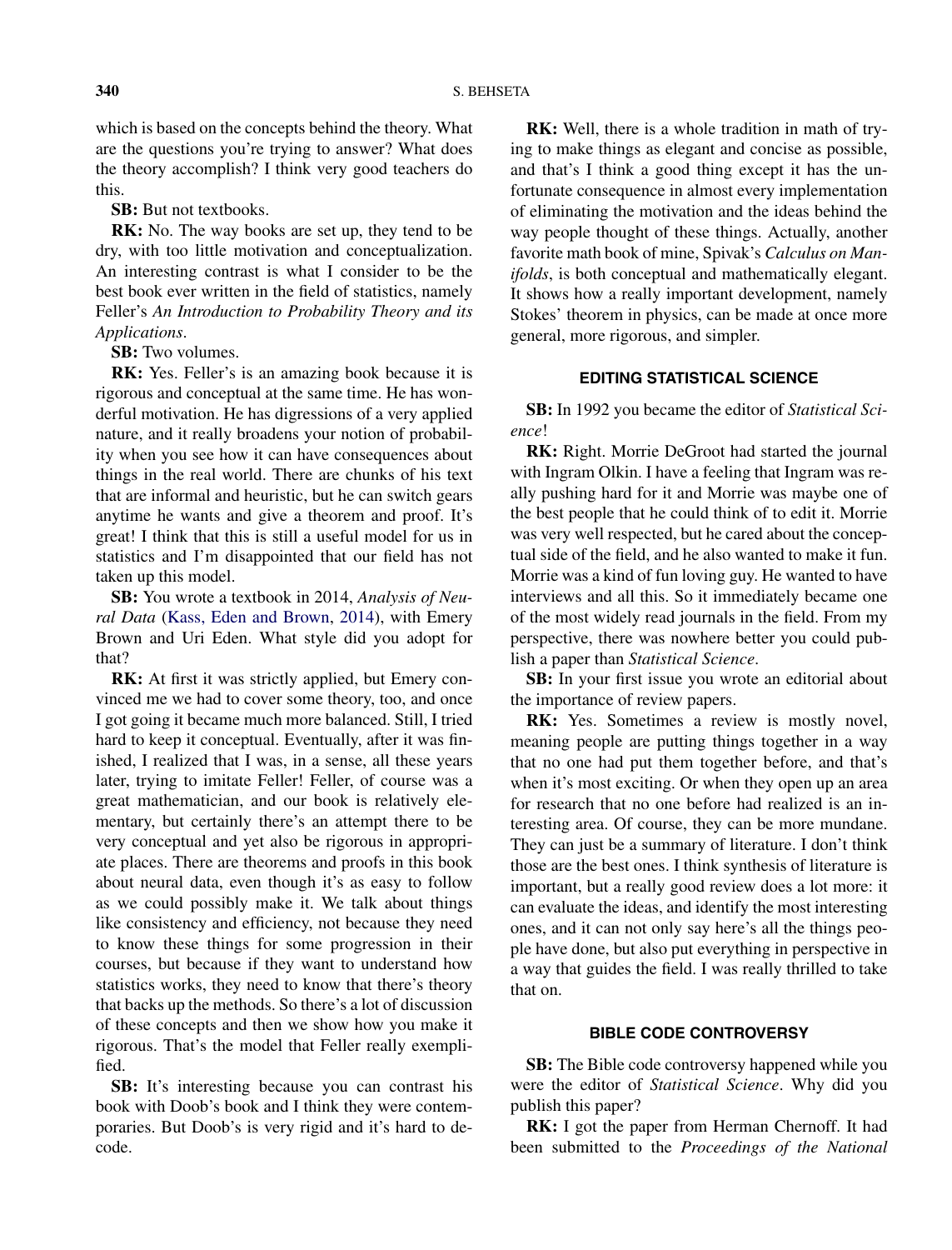*Academy of Science*. And Herman felt like it was totally not appropriate for that but maybe it was appropriate for *Statistical Science*. And this journal, you should remember, had already published Jessica Utts' article on ESP. People enjoyed reading it and seeing the controversy. *Statistical Science* was always supposed to be open-minded in a certain sense. In brief, the authors took what they call equidistant letter sequences in the book of Genesis, to spell names and birthdays of famous rabbis who were not alive at the time the bible was written. They found matches in close proximity, within the text, between the name and the birth date, as I recall. They had a metric, they devised a permutation test, and they rejected a null hypothesis, because they got *p*-values that were like ten to the minus six. And of course the implication was that this was divine prediction! I sent the paper out for review and the reviewers immediately wrote back that if the authors do the things reviewers suggested, it will be clear that the findings are an artifact. But when the authors did those things the effect persisted.

**SB:** What did your editorial board say?

**RK:** I had a good editorial board. One of the editors on the board very clearly said you shouldn't publish this no matter what happens because it will be viewed as affirmation for what these crazy guys believe. I felt like that wasn't enough of a reason to shoot it down. So, in the end I published it with a note in the front of the journal saying that this is a challenging puzzle for the readers to figure out. It took several years before finally a computer scientist and some statisticians in Israel got to the bottom of it and figured out that essentially what had happened was the authors had tuned their method to the data by allowing it to use different forms of the names and the dates written in different ways in Hebrew. And there were actually many combinations of such things. Especially when you go through all the one hundred and fifty names of the rabbis across this list.

**SB:** Did you get any negative reaction from the statistics community from publishing the article?

**RK:** No, I never did. There was a very interesting podcast about this a couple of years ago [\(http://](http://israelstory.org/en/episode/28-on-the-outs/) [israelstory.org/en/episode/28-on-the-outs/\)](http://israelstory.org/en/episode/28-on-the-outs/). Let me add that I have a purist view of our discipline. I actually think that statistics is a higher calling, in a way. What we do in statistics can, in some ways, be more important than what the rest of the world is doing. We are in it for the long haul. And for us to make progress we have to examine these cases and we have to see how they play out.

**SB:** Let me stop you there! You just said we have a higher calling in statistics. Could you elaborate?

**RK:** What I meant by that is things like the Bible Codes might make certain people believe things they wouldn't otherwise believe. They'll have some effect in convincing the gullible that there are strange things in the world that are not scientifically explained. On the other hand, I would like to believe that civilization will continue. Statistics is a slowly evolving discipline. We try to get things right. It will be with us in the longterm future and anything you do that improves our understanding of statistics and our ability to communicate statistics will have very long-term value. In that sense, it's a higher cause. We are in it for a much longer period than the splash effects of the applications of statistics.

## **BAYES FACTORS AND RULES FOR SELECTING PRIORS**

**SB:** Recently you added something to your website that talks about how you view your contributions in different categories, one of which being review papers.

**RK:** Right. When I took over *Statistical Science*, I had published one review, which was the differential geometry one. As I think I said, I spent a lot of time on that. And it had a lot of different parts to it that I felt involved novel synthesis of what's out there, putting things together in a new way. Plus, it contained ideas that led to other papers. I had also already started on two review papers before I took on *Statistical Science*. One was with Adrian Raftery. And the other was with Larry Wassermann.

**SB:** Your review with Raftery became very highly cited.

**RK:** Yes.

**SB:** How did you know him?

**RK:** I didn't know him! What happened was, I read a paper by Jim Berger and Mohan Delampady on the Bayesian approach to hypothesis testing [\(Berger and](#page-14-0) [Delampady,](#page-14-0) [1987\)](#page-14-0). As I said, back then it seemed like some of the most influential articles were in *Statistical Science*, and that one certainly got a lot of attention. The emphasis that Jim was taking, there and elsewhere [\(Berger and Selke,](#page-14-0) [1987\)](#page-14-0), went back to a paper by Edwards, Lindman and Savage in 1963 on the relationship of *p*-values to posterior probabilities for hypotheses. Savage showed there that t-statistic *p*-values, at traditional levels like 0.05, were not strong evidence against the null when you calibrate them by Bayes theorem. Jeffreys had similar calculations in his book. Jim and his colleagues nicely generalized the fundamental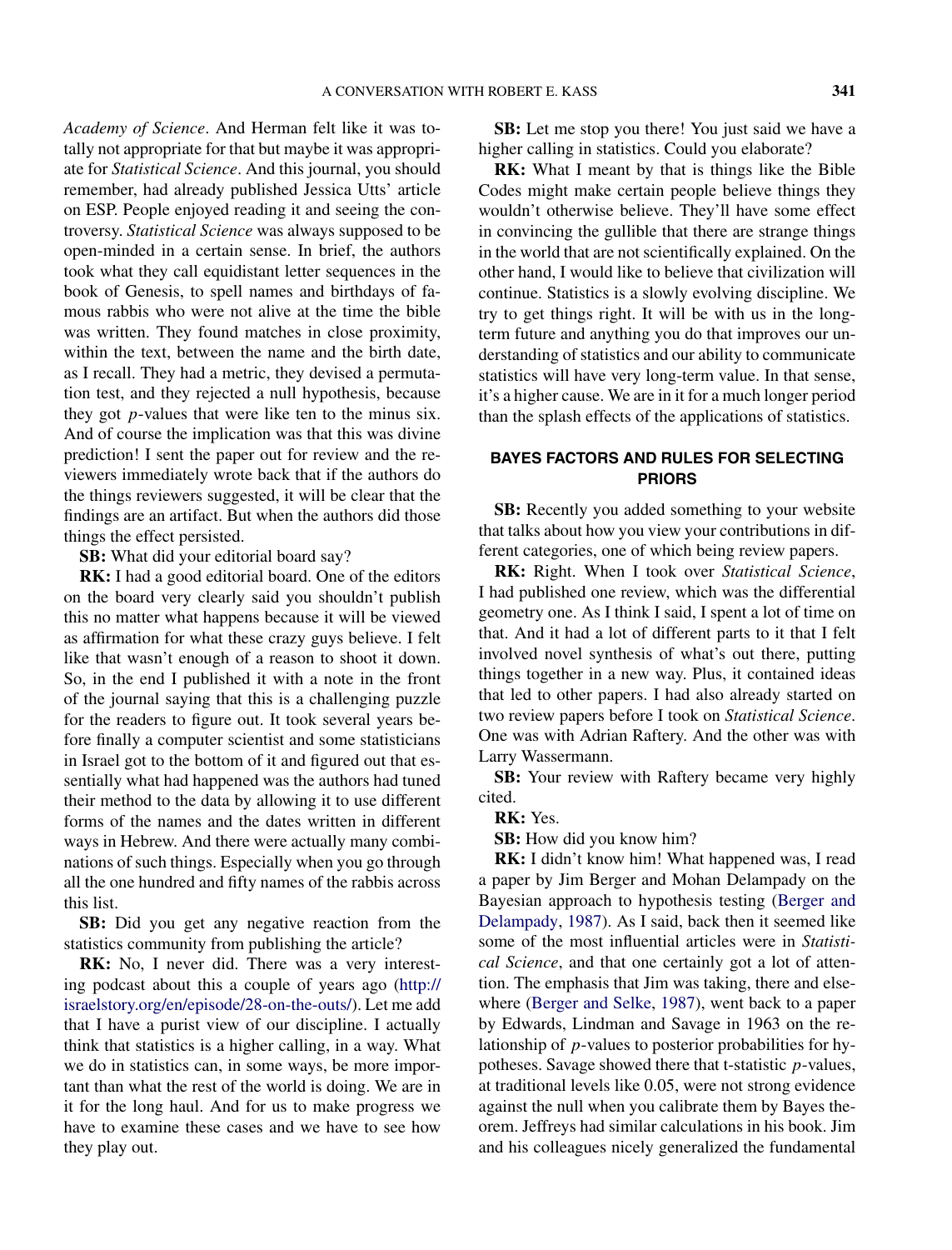story, but when I read their papers I remember having this visceral reaction: I felt they were missing Jeffreys's main point, which was that Bayes factors could be useful. They were saying *p*-values and Bayes factors give different answers, but there is a place where Jeffreys says, "Fisher and I rarely disagree on the actual outcome of an analysis, and when we do, it is probably because of a failure of assumptions". I wanted, instead, to develop further the idea that Bayes factors could be useful, and modernize it. Jeffreys wrote so long ago, before computers. I wanted to see how Bayes factors played out in contemporary practice.

**SB:** And Raftery?

**RK:** I wrote to him because he was the only person who was doing practical problems with Bayes factors. We started in 1988. The paper was published in 1995 and that's how long it took. We went through a lot of revisions to that paper ourselves, and with reviewers, and worked up all these case studies, which I think was a rare thing to do in statistics. We had five small case studies in there of real problems.

**SB:** Have you used Bayes factors a lot in your applied work?

**RK:** No. The main place where Bayes factors are likely to be of use is in getting evidence in favor of the null hypothesis. There is no good way to do that without Bayes factors. But early on, just after my Ph.D., when I was more favorably inclined toward Bayes factors, I worked a multidimensional problem with Jeffreys's geometrical method, and got a Bayes factor giving astronomical odds on the null, which didn't make sense. I realized that when you go to multidimensional problems, it's really hard to come with some good useful prior probability on the alternative. That's the challenging part of Bayes factors, getting a prior under the alternative. You don't usually have data for that, and I came away realizing that unless you have data that are relevant to the alternative, the Bayes factor is going to be somewhat arbitrary. In all my years doing neuroscience applications, I've only applied them a couple of times.

**SB:** So when you were working on the Bayes factor paper, were you anticipating it becoming such a popular highly cited paper?

**RK:** No! The citations came as a complete shock.

**SB** When the Institute for Scientific Information came out with their top ten list of most-cited authors in mathematics, you were number four!

**RK:** I felt like I won the lottery. It still feels that way because it seems so random. It sounds very impressive,

especially to people outside the field, yet, as statisticians we can appreciate that it's pretty arbitrary: high citation counts depend on many things, and should not be considered indicators of importance. Still, the citations do indicate that people are reading your work, and feeling that, for whatever reason, they need to cite it. There are certainly things to learn from citation patterns. I sometimes look at my Google Scholar cites to see which papers are cited a lot. It's interesting to try to speculate why some and not others. And some continue to be highly cited for a long time. Our Bayes factors paper has had over 3000 citations in the past three years.

**SB:** More than 20 years after it was published.

**RK:** Yes. That's an interesting fact. And I'm now very conscious that some papers I'm working on may have a long shelf life, and should be written that way.

**SB:** Then there is the paper on selecting prior probability distributions, with Larry Wasserman [\(Kass and](#page-14-0) [Wasserman,](#page-14-0) [1996\)](#page-14-0).

**RK:** Yes. That also has had a pretty long shelf life. And it's also a good example of work I never would have done without my co-author. I had thought about writing that paper years earlier, but it was a huge effort, and Larry was really great at reading things quickly and summarizing the main ideas. We distilled and categorized the ideas, and in the end we concluded that there's not going to be any one compelling rule for selecting priors. It's never going to work. That's what the literature tells us. And I came out of it thinking that it's the asymptotics that carry the day, which is the same as what Jeffreys said: the Bayesian framework is great for thinking about problems, but Bayesian estimation is essentially the same as maximum likelihood. In practice, my collaborators and I use Bayesian methods for the sake of convenience, not principle. And if you're not in a large sample situation, it's problematic. You don't want to be relying too much on the prior!

## **FROM CASE STUDIES TO NEUROSCIENCE**

**SB:** During the time you were concentrating on Bayesian methods, you also ran a series of international meetings called Case Studies in Bayesian Statistics. What was its purpose?

**RK:** The best articulation of the purpose of case studies comes from Mosteller and Wallace's book on *The Federalist Papers*. To paraphrase them, case studies can be a great way to learn about statistics, but they should be "real" in the sense that the statisticians have to be committed not only to the statistical methods but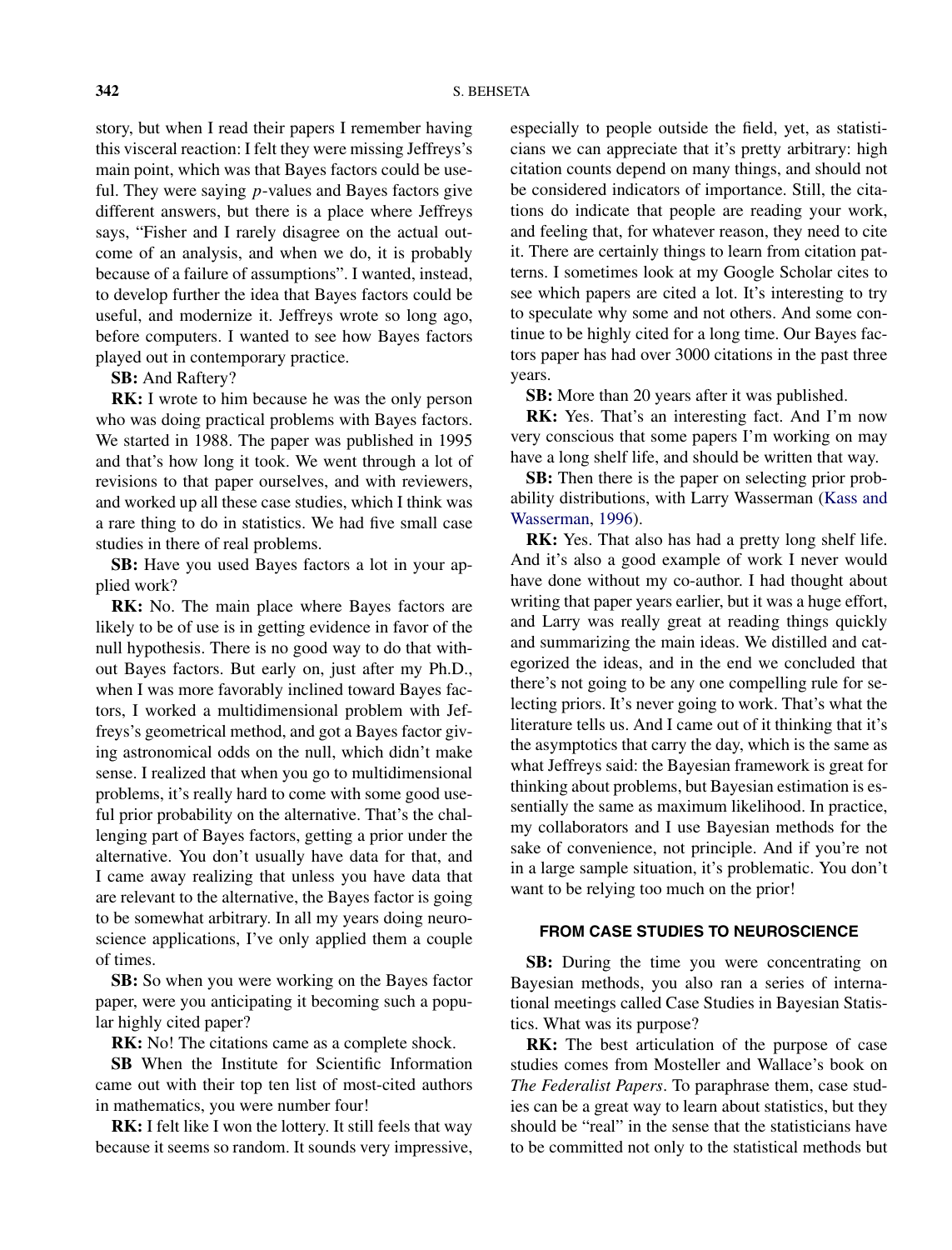also to the substantive conclusions. That's the only way we can see how statistical methods really work in practice. And commitment to conclusions is the big distinction between examples in a paper, and case studies.

**SB:** They were good meetings. How many were there?

**RK:** We had eight, and they were excellent meetings, but they never succeeded in the big goal of informing us about the way the art of statistics-in-practice can become more of a science. The problem was that in each meeting we had several case studies, but they were all on different subjects. In fact, I think we've succeeded better in the other series of conferences I've run, in neuroscience.

**SB:** Statistical Analysis of Neural Data (SAND)? The ones you've organized with Emery Brown.

**RK:** Yes.

**SB:** When did they start?

**RK:** 2002. They are every other year, with one gap year. In 2019 we will have SAND9. They've been terrific meetings partly because they are focused within one domain, so the audience is much better equipped to ask pertinent questions. And the field has evolved dramatically, from the most basic problem definition in 2002, to state-of-the-art statistics and machine learning in the most recent one, in 2017. We can help advance neuroscience research, but it's also a great way to better understand statistical methods.

**SB:** When did you first get involved in neuroscience?

**RK:** I joined the Center for Neural Basis of Cognition (CNBC) in 1997. As you know, that's a wonderful, large umbrella organization, across many departments at both Carnegie Mellon and the University of Pittsburgh.

**SB:** Was that when the CNBC started?

**RK:** No, it was started by Jay McClelland (one of the major figures in neural network modeling in psychology) in 1995, so I joined 2 years later.

**SB:** It was pretty new.

**RK:** Yes. What happened was, as soon as I became a full professor I realized I was missing applications and found neuroscience. It was very slow at first. I was Department Head at the time, and couldn't devote serious effort to it. Fortunately I again had a wonderful collaborator, Valérie Ventura, in our department at CMU. She did a lot of the detailed statistical work, and originated many of the data analytic ideas. We wrote many papers together, and still collaborate. But also, in 1998, Emery Brown and I agreed to work on a review paper on statistical methods in neurophysiology.

**SB:** You wrote papers on neuroscience with Emery, including the review paper, but also a paper about statistical pedagogy.

**RK:** Yes, we had many conversations. The first thing we did was we thought we should write a review paper on statistical methods in neurophysiology. That was in 1998. The paper did not appear until 2005! [\(Kass, Ven](#page-14-0)[tura and Brown,](#page-14-0) [2005\)](#page-14-0). But the reason it took so long in this case was that the methods we thought we should be reviewing didn't exist. So we kind of had to create them, and we each pretty much separately published on stuff, and then we could kind of write a review of what we were doing. Emery and I had a lot of conversations about how statistics was not being used to its full capability in neurophysiology, which was the motivation for us to write this review, and we did a few other things together, including the book, eventually. But at the same time, he was looking around and saying, "Why aren't there more statisticians in neurophysiology?" And part of his complaint was that statisticians would not jump in. They're very reticent compared to engineers and physicists who are amazingly brave. They'll go right into a lab and do the recordings and are willing to learn new stuff on their own. It's rare that a statistician would do anything like that.

**SB:** I can't think of any student who did that.

**RK:** This was his fundamental concern. And I shared it, but with a slightly different perspective because it's easier to follow a middle road, in which a student could get solid statistical training, and remain a collaborative statistician without actually doing the experiments, while taking the science really seriously. At any rate, our point was the whole process would be a lot more efficient if you introduced students to real-life problems in graduate school, and it would be more connected to academic research as well.

**SB:** Have you tried to bring some of those ideas to the graduate program at CMU?

**RK:** Our department has been unusually good at this, especially because of our Advanced Data Analysis project course, which is the single most important thing that we've done.

**SB:** I totally agree. As a former CMU student I can attest to that. You work on a real-life data project, and experience the whole gamut of statistical responsibilities from formatting data to presenting it to the entire department, and writing it up as a paper.

**RK:** I think something like this should be part of every Ph.D. program in statistics.

**SB:** We jumped ahead a little. Let's come back to your experiences in neuroscience. You worked a lot with Andy Schwartz, right?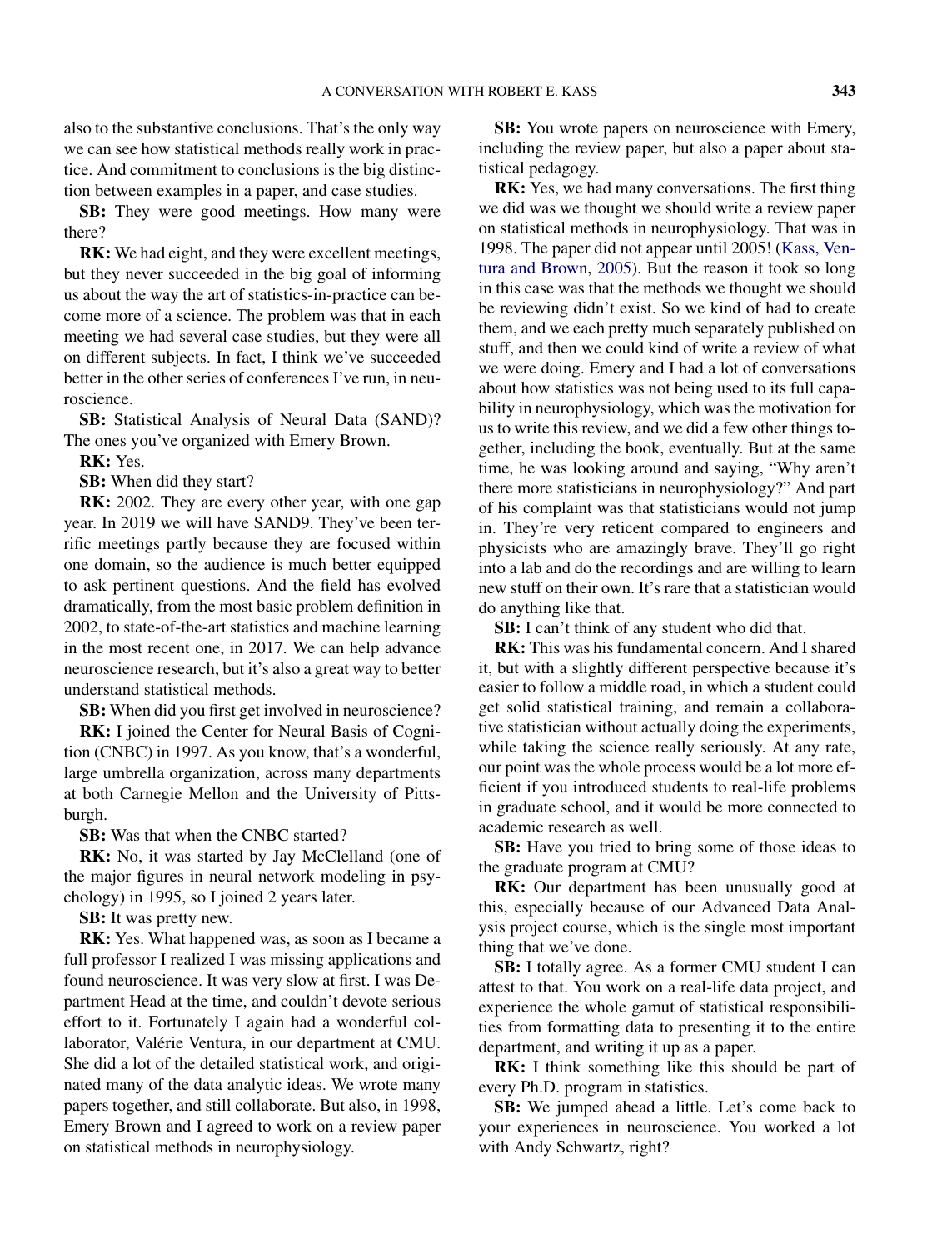**RK:** Yes. For many years, Andy was my main collaborator, starting when I met him while he was being recruited to Pittsburgh. Andy is a primate motor physiologist, studying hand movement, and he's become one of the best people in the world at brain-computer interface (BCI), where the subject moves a cursor on a screen, or a robot arm, just by thinking. His was the first lab to get a monkey to feed itself using signals recorded from electrodes in the brain. Recently there have been a number of successful studies on humans, who are quadriplegic, meaning unable to move their own arms and legs, due to accident or illness.

**SB:** Fascinating.

**RK:** Yes, and there are some great videos on the web, including President Obama fist-bumping with a quadriplegic patient, here in Pittsburgh. We did a number of basic studies to help develop the technology. The biggest innovation was pretty simple. Emery had shown how state-space models, similar to the Kalman filter, could be used to predict where a rat would run based on signals recorded from the rat's brain (from the hippocampus). Our first step was to use this approach for getting the monkey's intended hand movement. We tested (and published) a number of variations on this theme. The use of state-space models for BCI is now pretty standard.

**SB:** How much physiology did you need to know?

**RK:** Some basics, though I also learned much more general background material and that turned out to be super-useful as I talked with lots of other neuroscientists, who were doing very different things. I read things, and I sat in on two classes. But, as I said, while I was department head things went slowly, especially because it's such a different field, and the knowledge base is so vast it can be hard to know what to prioritize.

**SB:** Did things pick up when you stepped down from being department head?

**RK:** Yes. My biggest advance in knowledge came immediately after, when I took a year-long sabbatical devoted to neuroscience.

**SB:** When was that?

**RK:** It was the 2004–2005 academic year. Actually, I don't think I mentioned it, but a really big year for me previously had been 1987–1988, when I also was on sabbatical. You can see it in my 1989 publications. In this second sabbatical I read a lot, and visited several labs across the country, just to learn about what they were doing. Then, during the spring, I wrote a grant proposal that marked a kind of turning point for me, where I really became more seriously committed to the science.

**SB:** What happened?

**RK:** The "eureka" moment occurred during a conversation I was having with an excellent neurophysiologist, David Redish, at the University of Minnesota. He was unusual because he had been a Ph.D. student in computer science at CMU, but learned how to do experiments.

**SB:** He was one of those fearless non-statisticians Emery talked about.

**RK:** Yes, and he became a very well known experimentalist. So I was excitedly telling him the kinds of statistical analyses I thought we could do, with the right data, and he said to me, "So what experiment should I do?" The question stopped me cold.

**SB:** It wasn't what you'd been thinking about?

**RK:** No. A couple others had asked me this question, too, and I had kind of shrugged it off as not part of my job, but for some reason, this time I realized, oh yeah, that's what I should be thinking about: experiments. How to get the data I'd like to analyze.

**SB:** So you wrote a grant proposal about getting data?

**RK:** Yes, exactly. With help from Andy, I designed a set of experiments. But they were designed to tap into the statistical methods I wanted to develop, which of course was also part of the proposal. A neurophysiologist tries to find a scientific question they can answer using a particular experimental setup, a setup they are already using or perhaps something they haven't used but feel they can develop. Then they can design their experiments. I wanted to find a scientific question that would take advantage of powerful statistical methods, and work from there.

**SB:** How did you do that?

**RK:** Powerful statistical methods can find effects with much smaller data sets. My collaborators were running experiments with dozens, sometimes hundreds of repetitions, known as trials, and a lot of the analyses were based on some kind of averaging of neural responses across trials. Of course, averaging ignores variation across trials. But I figured that with better statistical methods we could see any trends that might be occurring across trials. So I asked myself, and this was the new step, why might we care about such trends?

**SB:** You mean it was new scientifically?

**RK:** No, but it was a new kind of question for me, as a statistician, to ask. I designed a set of experiments that became the core idea in a grant proposal, and it got a superb score and got funded.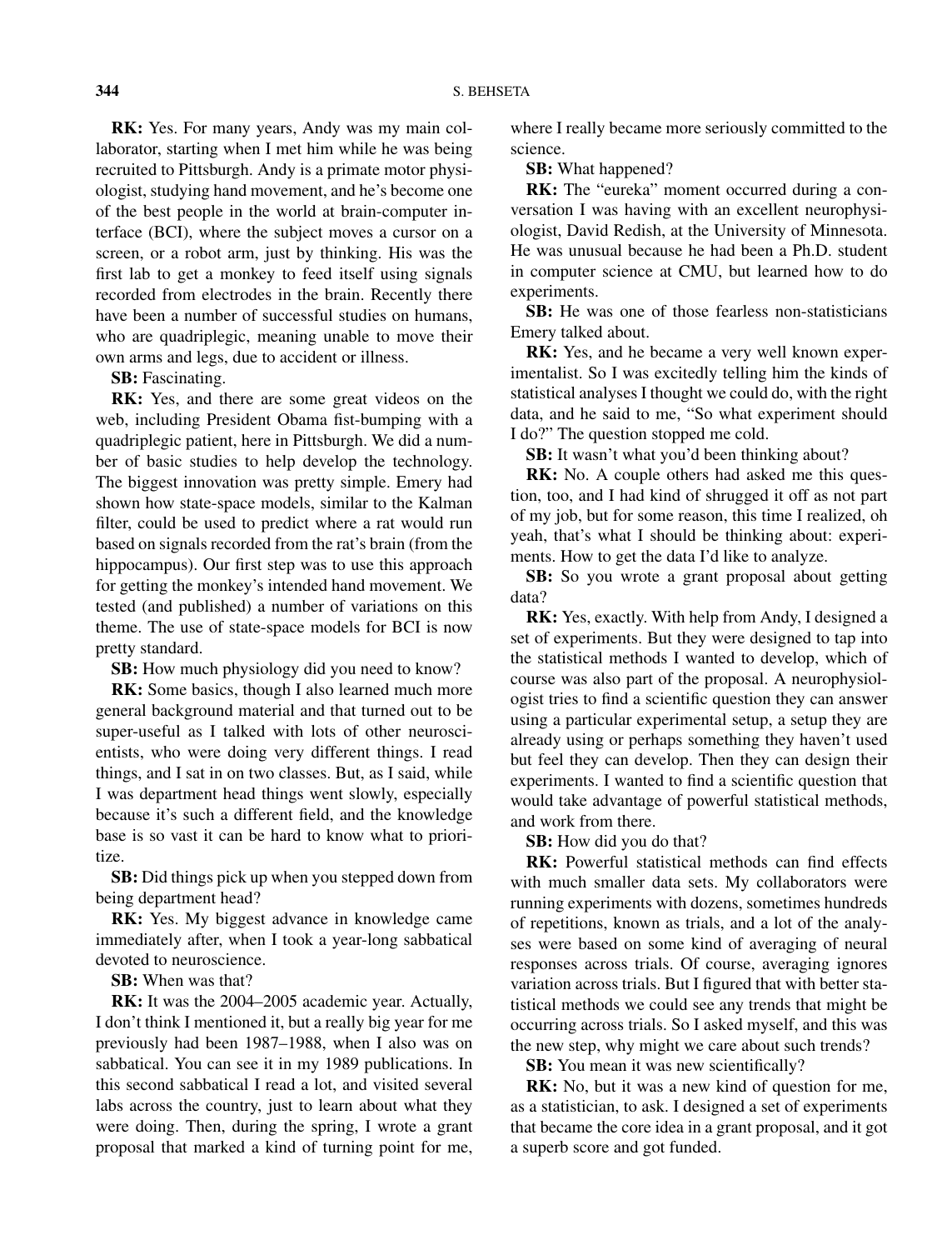**SB:** What happened in those experiments?

**RK:** Well, they never got run in the form I designed! Instead, a postdoc in the lab introduced a variation on the same idea which turned out to be very successful, leading to a paper in the *Proceedings of the National Academy of Science* [\(Jarosiewicz et al.,](#page-14-0) [2008\)](#page-14-0), and then a series of further papers.

**SB:** This is a major contribution statistics can make, bringing knowledge of data analysis into experimental design.

**RK:** Exactly.

### **STATISTICAL MODELING OF SPIKE TRAIN DATA**

**SB:** I know a lot of your work on neural data has involved point processes.

**RK:** Yes, the large majority of it, though only a little of the motor physiology and BCI work has used point processes.

**SB:** When you started, what drew you to point process models?

**RK:** Well, a neural spike train is a sequence of times at which a neuron fired, and the times are usually pretty irregular, so point processes are an obvious possibility, but when I started I didn't know the first thing about point processes! I knew that spike trains were not Poisson processes but I didn't know how to deal with that.

**SB:** How did you know that they are not Poisson processes?

**RK:** The first time we analyzed the data it was apparent that there were small but clear deviations from Poisson. Plus, I was aware of some theoretical arguments saying they shouldn't be Poisson. My colleague Emery Brown strongly felt that it should not be Poisson for theoretical reasons. Valerie Ventura and I used what seemed to be the simplest possible non-Poisson model, and all of our subsequent work has descended from that. If you look at our 2001 paper, it's really simple. But I have to tell you, and it's a little embarrassing, I was very confused about how to set things up for quite a while.

**SB:** You talked about point processes in your Fisher lecture [https://www.youtube.com/watch?v=](https://www.youtube.com/watch?v=P_KV1ONiLE4) [P\\_KV1ONiLE4](https://www.youtube.com/watch?v=P_KV1ONiLE4).

**RK:** Yes, I mentioned that there were interesting complexities, and I also talked about the synchrony problem.

**SB:** What is that?

**RK:** Synchrony refers to the phenomenon that two or more neurons may fire nearly at the same time, more often than would be predicted by chance alone. When

we build point process models, we get for each neuron the probability of firing in any particular small time bin and, assuming independence (conditionally on relevant variables that are included in the model), we can then get the probability that two (or more) neurons will fire. In my Fisher lecture I mentioned that we had done a lot of work on this, but I instead described some work by other statisticians, which illustrated beautifully the basic point that statistical principles matter. In this case, the statisticians' method differs in a subtle way from a method devised by physicists, and the statisticians' method has compelling properties that the physicists' method doesn't share.

**SB:** But your work went in a different direction.

**RK:** Valerie and I had a couple of papers, with one of her students, on synchrony for two neurons. We developed simple methods for detecting excess synchronous firing based on GLM type point process representations. Right away, however, I became puzzled because I didn't know any theoretical foundation for what we were doing, in terms of point process theory.

**SB:** What was the issue?

**RK:** The theoretical foundation was based on going from data in time bins (where we can use binomial or Poisson GLMs, for example) to point processes, which are in continuous time. For single neurons it's easy to show that the point process PDF is the limit of the discrete PDFs, as the width of the time bins goes to zero. But a standard point process regularity condition is that there can be at most 1 event at any point in time. So, in continuous time, how do we understand synchrony, where 2 or more neurons fire together?

**SB:** Sounds challenging.

**RK:** Everyone I asked about this said, "Use marked processes," the idea being that you can mark every spike as coming from neuron 1 or neuron 2 or both. However, that by itself doesn't solve the problem. I was stuck for several years until I had that flash of insight in the hotel room I mentioned earlier. And it's so simple! In a point process model for a spike train, such as a Poisson process, the probability of a spike in a small time bin is approximately proportional to the length of the bin. So if you have 2 independent processes, the probability that both will spike is approximately proportional to the square of the length of the bin. My sudden realization was that this condition was typically not satisfied in marked processes, so we had to modify the processes, forcing them to satisfy that condition. Once we did that, we were able to get a theoretical foundation that made sense. We published this, with some interesting data analysis, in the *Annals of Applied Statistics* in 2011.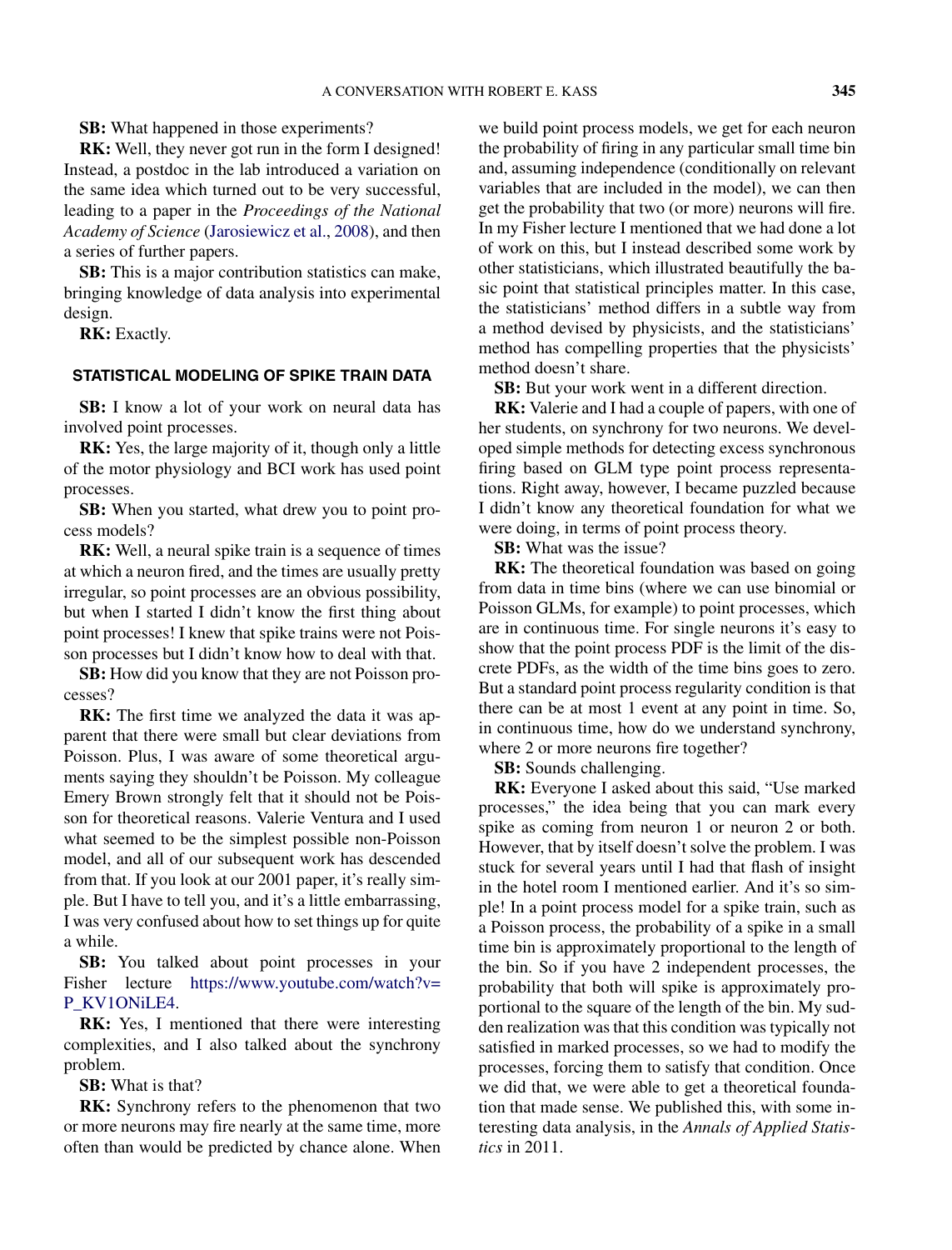**SB:** And you won a "best applied paper" prize for that, from ASA.

**RK:** Yes, but I like the story especially because it shows how it can be worth thinking about problems many, many times. I can't tell you how many times I thought about it before that basic property popped out as crucial to making it work.

## **MACHINE LEARNING AND ITS RELATIONSHIP WITH STATISTICAL RESEARCH**

**SB:** As you were working on the neuroscience problems, computation had advanced significantly, and of course we are at CMU, where machine learning is very strong and you are affiliated with the Machine Learning Department yourself. How would you say this computational revolution has affected what we do as statisticians, and in brain sciences in particular?

**RK:** Well in multiple ways. I think honestly computational issues have been part of statistics for a long time. You can certainly go back to the time of Fisher and Yates. You know Yates' algorithm was the precursor to the Fast Fourier Transform and that would have been in the 1920s.

**SB:** Right. Frank Yates was doing design of experiments back then.

**RK:** Even before desktop computers, computation was important in statistics. In the 1970s and 1980s there were statisticians who worked on things like optimization and non-linear least squares, developing algorithms to make computation stable and reasonably fast. Computation was certainly part of statistics when I was a student. The things that are different now are the dramatic increase in computational speed and storage capacity and, of course, the World Wide Web. There's tons of available data and we have the ability to answer much more complicated questions. That is the heart of the big data revolution. In science, it's often less about the size of the data set, and much more about specificity (or "granularity") of the questions and, thus, the complexity of the problems. And absolutely in the brain sciences we have complicated problems. The challenge has mostly to do with the way we should conceptualize problems, re-define them, so we can simplify and get a handle on the phenomena that are driving the data.

**SB:** In your Fisher lecture you said the brain sciences are underserved by statistics.

**RK:** We could have dozens and dozens of statisticians go into this area and I think it still would be underserved. To anybody who might come across this interview and be interested in getting involved, I'd say there's a place for you. There is a lot to learn, and it's hard because, at least at first, it is not obvious what the outstanding problems are that you can really help with. But there is a demand (being filled currently by physicists and engineers) and in the rest of my working years I'm making it a priority to try to figure out what I can do to help all these people who might want to bring more statistical thinking into the brain sciences.

**SB:** Machine learning has also affected how we do or at least view statistics. I mean if you teach regression these days, you also include something about crossvalidation.

**RK:** Yes, but cross validation goes back to [Mosteller](#page-14-0) [and Tukey](#page-14-0) [\(1968\)](#page-14-0). They are the ones who pushed cross validation. They talked about k-fold cross validation and cross validation in general. It's true that in the old days everybody was stuck with very small data sets and you kind of had to be parametric. You couldn't fit something flexible if you only had thirty observations. So yes, the world has changed. There's no question. I just think that conceptually I don't see it as revolutionary. I mean, I lived through it, so I see how it all progressed and it seems fairly incremental to me and it took a very natural progression.

**SB:** That's very interesting.

**RK:** As you know, we have the only academic department that's devoted to machine learning, and it was started by Tom Mitchell in computer science and Bill Eddy and Steve Fienberg in statistics. I have a favorite story about this from the first time we had a retreat to try to figure out this new machine learning department. One of my colleagues in computer science, Roni Rosenfeld (who is now the head of that department) said, "I have finally figured out what the difference is between statisticians and computer scientists: statisticians try to solve problems with ten parameters and get it right, computer scientists try to solve problems with ten million parameters and get an answer!" And what I like to say is now it's evolved so that we're trying to solve the really big data problems and get it right. And in fact machine learning, you could argue, is the intersection between statistics and computer science. There's essentially nothing in machine learning that is not statistics. There's also nothing in machine learning that's not computer science. It really is the intersection. The one thing I don't like is the world at large has this notion that if you just sprinkle the magic machine learning dust on your data, wonderful things will happen.

**SB:** So how should the statistics community respond to that or react to that?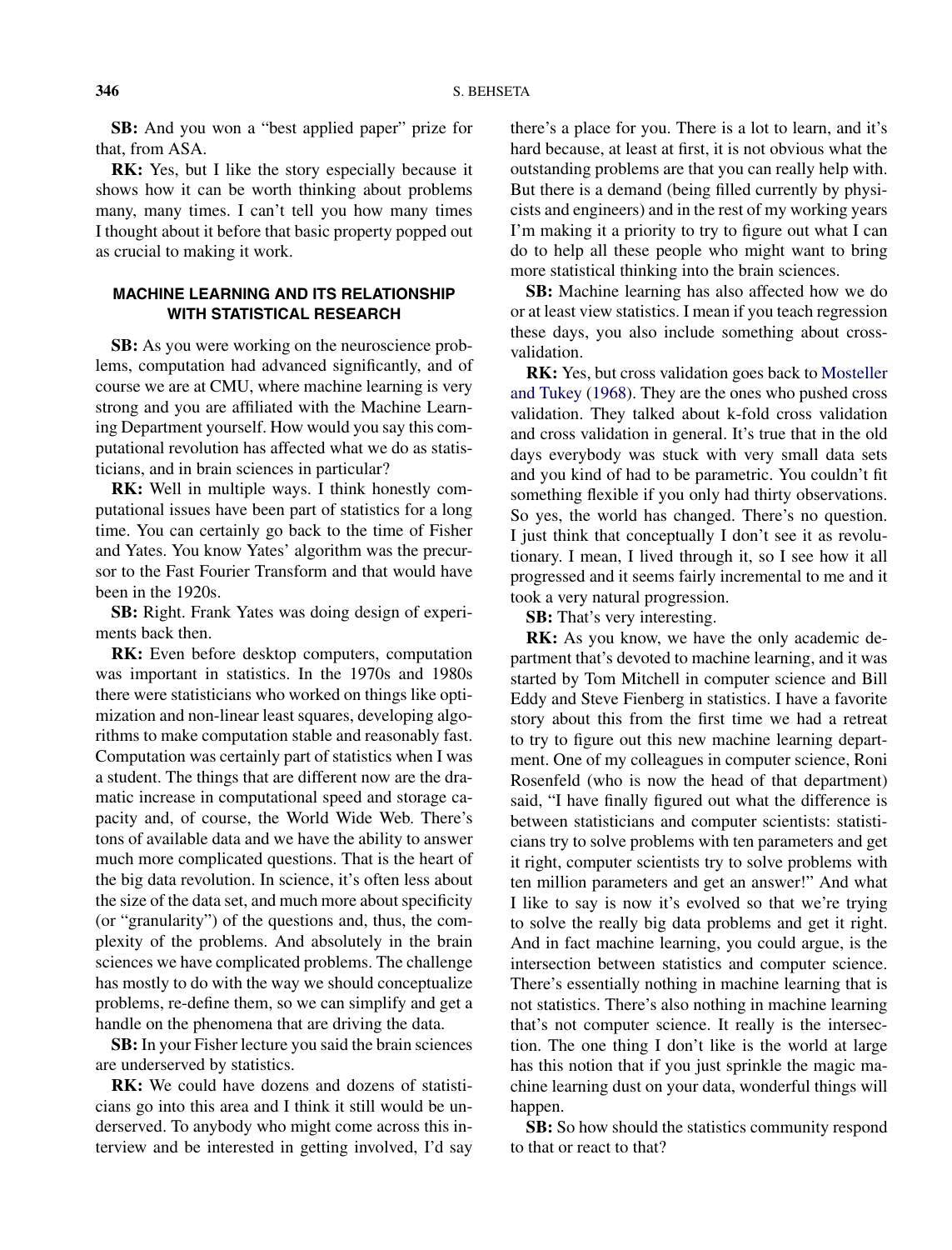

FIG. 1. *Rob with Paul Meier*, *circa* 1999.



FIG. 2. *Rob with Loreta*, 2007.

**RK:** Constructively. Statistics has been incredibly successful. When it first started, machine learning wasn't statistics, but now it is. I should add, though, that there is often a difference in perspective: computer science comes mostly from engineering, while statistics comes mostly from math. So the computer scientists tend to want to do stuff, build stuff. This is at the root of Roni's characterization. Right now, for example, deep learning involves turning knobs in some clever way to make things work well. I'm not very fond of it because, I mean, you know, I have this favorite quote from David Blackwell which I paraphrase as, "I never really wanted to do research. I just wanted to understand, and sometimes in order to understand you have to do research." [\(DeGroot,](#page-14-0) [1986\)](#page-14-0). Statisticians want to understand. I think with deep learning we will get there. But we're a ways away from that right now. Deep learning is interesting because it works. So you kind of have to pay attention.



FIG. 3. *Rob with Sam Behseta in his office*, 2017.

## **ON THE VALUE OF APPRECIATING UNCERTAINTY IN SCIENCE**

**SB:** In your Fisher lecture you also talked about the need to better educate our citizens.

**RK:** We in statistics are painfully aware that most people have great trouble appreciating variation and grappling with uncertainty. One conspicuous result is that discussions of science aimed at non-scientists are unable to include the kind of qualification and nuance that is routine within science, whether through statistical methods or informal description at the end of a scientific paper. There's tons of this stuff in the brain sciences of course. People love to say here's how our brain works; here's what's going on. But it's usually overreach. The interpretation is not justified by the data. It's speculative and it's passed off as factual. It gives people a very distorted sense of how science progresses and what we might mean by factual. In science, we have a loose yet pragmatic notion of "fact." This, unfortunately, feeds into our current arguments over what's fact and what's not fact.

**SB:** But science does have facts.

**RK:** The most important feature of experimental science is that results should be replicable. Interpretations are also crucial, but we know that interpretations are not the same as the data results themselves. And there's always uncertainty.

**SB:** This is what you were getting at in your Fisher lecture.

**RK:** Yes. I ended the Fisher lecture with a discussion of what Fisher said. He was concerned about the rise of totalitarianism around the world where the process of science seemed to be drastically undervalued and underappreciated by the citizens. So I used a quote from Fisher to repeat my fundamental point that one of the most important things we could do is get students, all of them, to see the variation in the world, and the way variation creates uncertainty. It has the consequence that we all have to be humble about what we